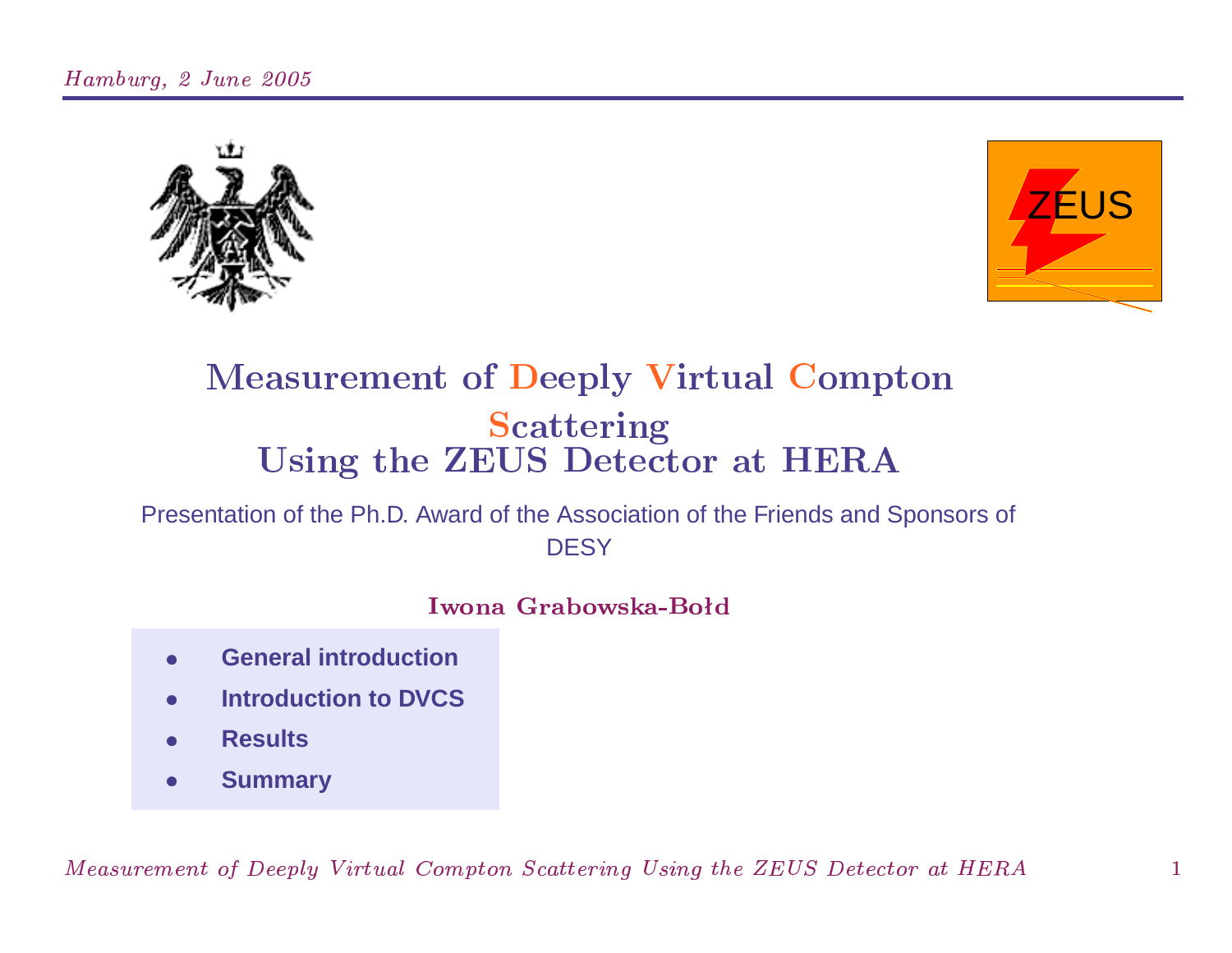# INTRODUCTION: COMPTON <sup>S</sup>CATTERING



In <sup>1922</sup> the Compton experiment gave clear and independent evidence of particle-like behaviour of the photon.

$$
E_{photon} = h \cdot \frac{c}{\lambda}
$$

- Planck's constant,  $c$  - speed of light, c- wavelength

 (Compton was awarded the Nobel Prize in <sup>1927</sup> for the "discovery of the effect named after him".)



This wave-particle duality is now one of the corner stones of our thinking about physics.

i Indian Barrament (1999) and the British Control of the Barrament Control of the Barrament Control of the Bar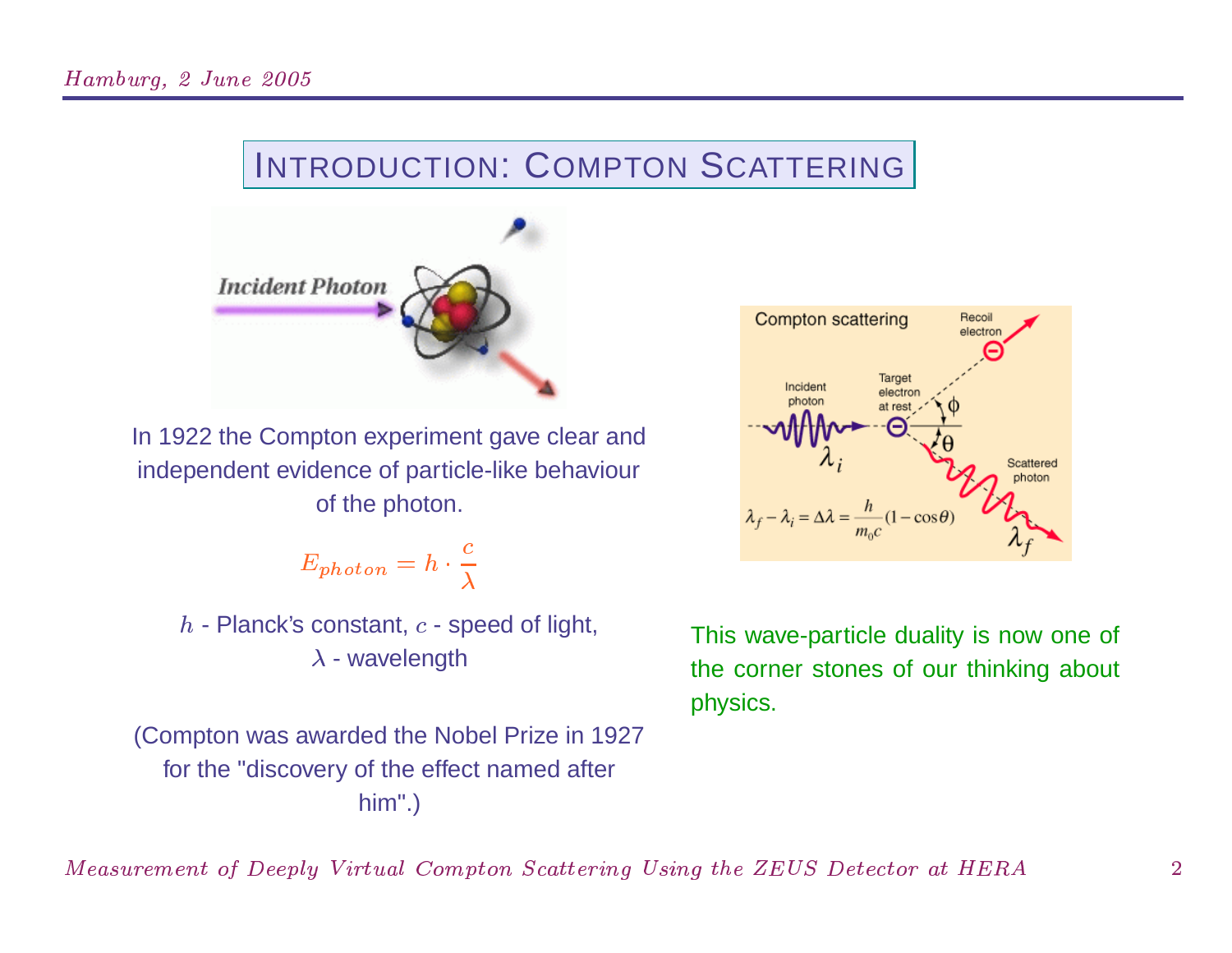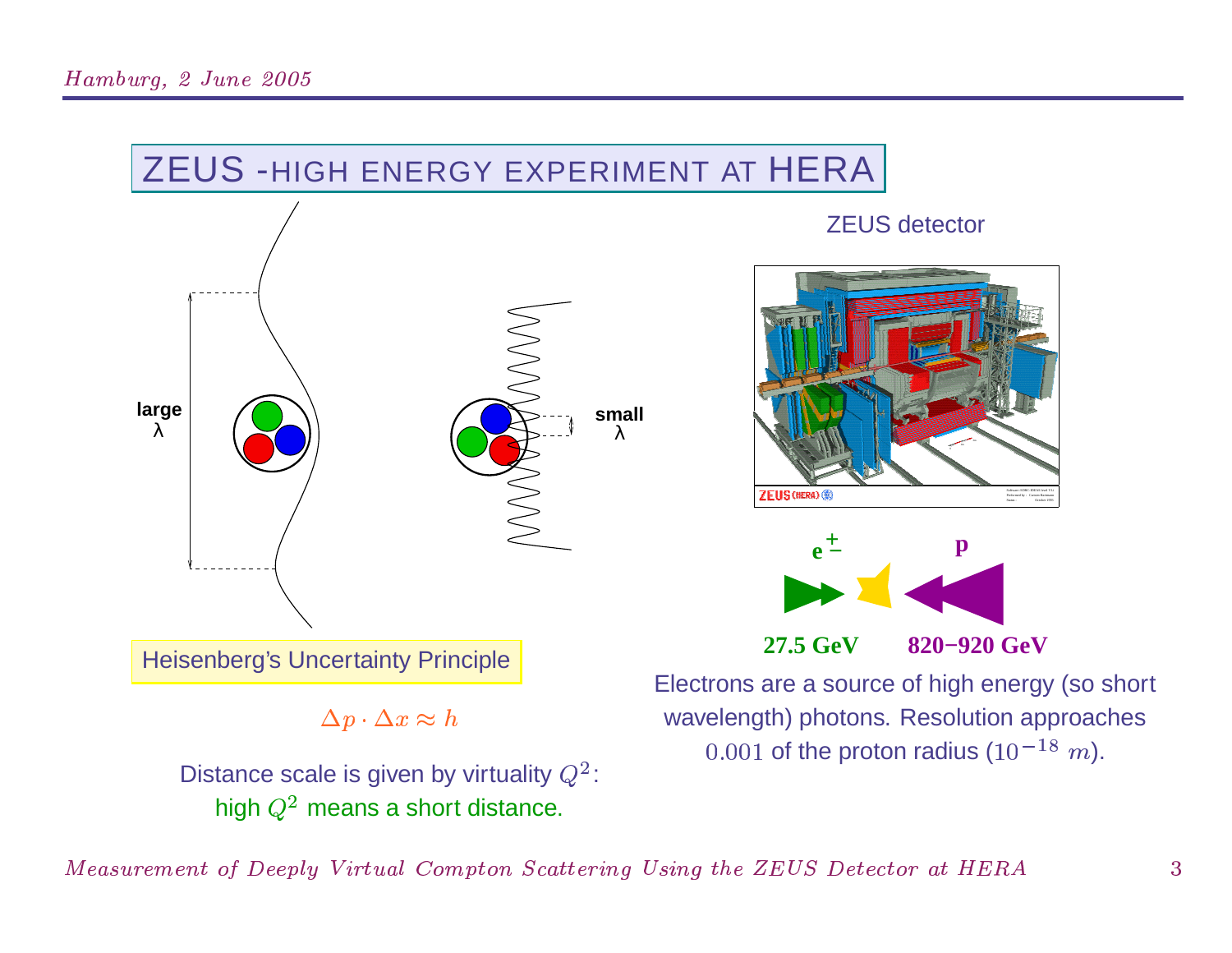

Competing process: Bethe-Heitler (BH) - fully calculable within Quantum Electrodynamics (QED)

$$
ep\rightarrow e'\gamma p'
$$

$$
\sigma^{ep \to e' \gamma p'} = \sigma^{DVCS} + \sigma^{BH} + \text{interference}
$$

Thanks to an access to <mark>interference</mark> we can reach wealth of physics.

 $\overline{A}$  and  $\overline{B}$  and  $\overline{B}$  and  $\overline{B}$  and  $\overline{B}$  and  $\overline{B}$  and  $\overline{B}$  and  $\overline{B}$  and  $\overline{B}$  and  $\overline{B}$  and  $\overline{B}$  and  $\overline{B}$  and  $\overline{B}$  and  $\overline{B}$  and  $\overline{B}$  and  $\overline{B}$  and  $\overline{B}$  and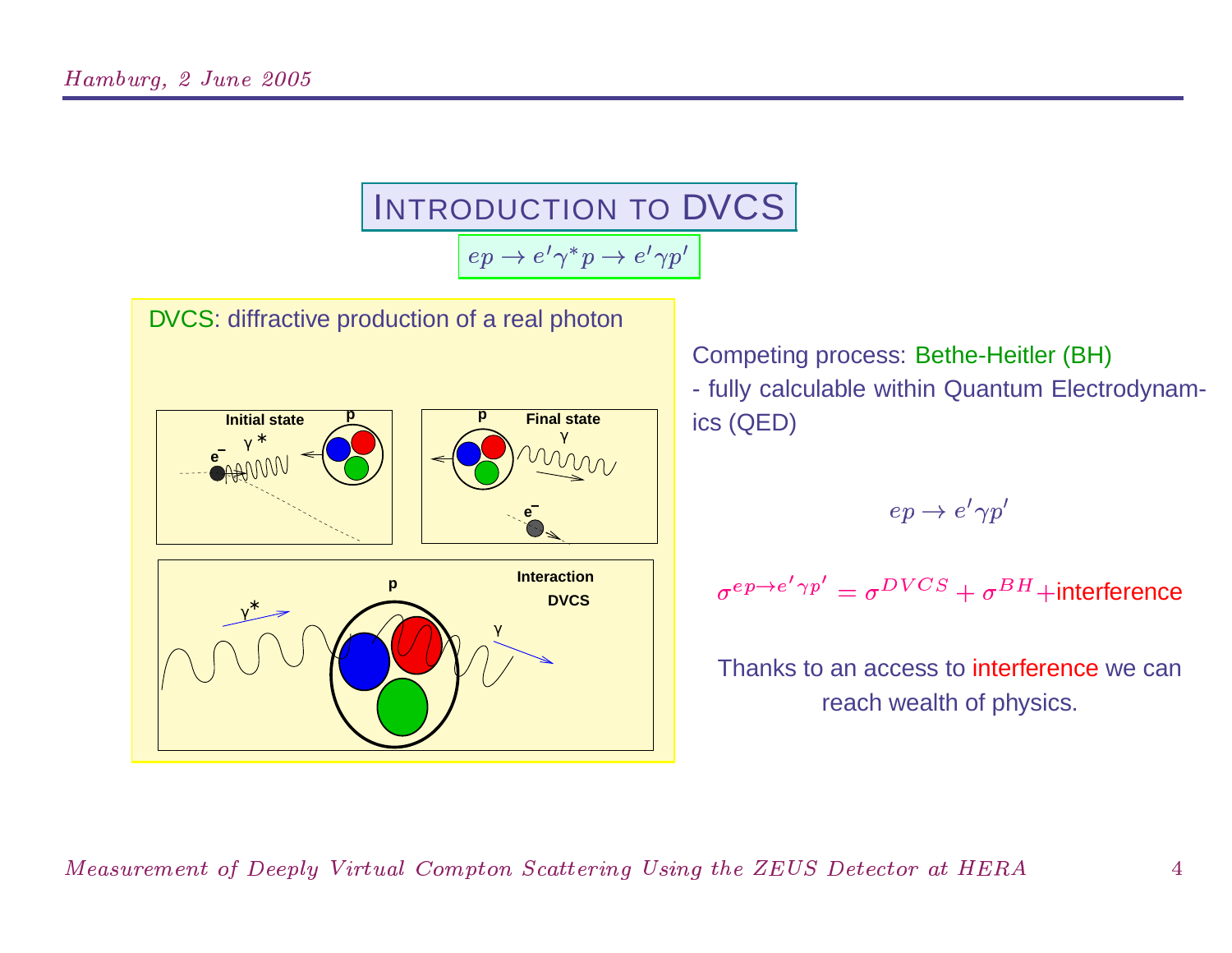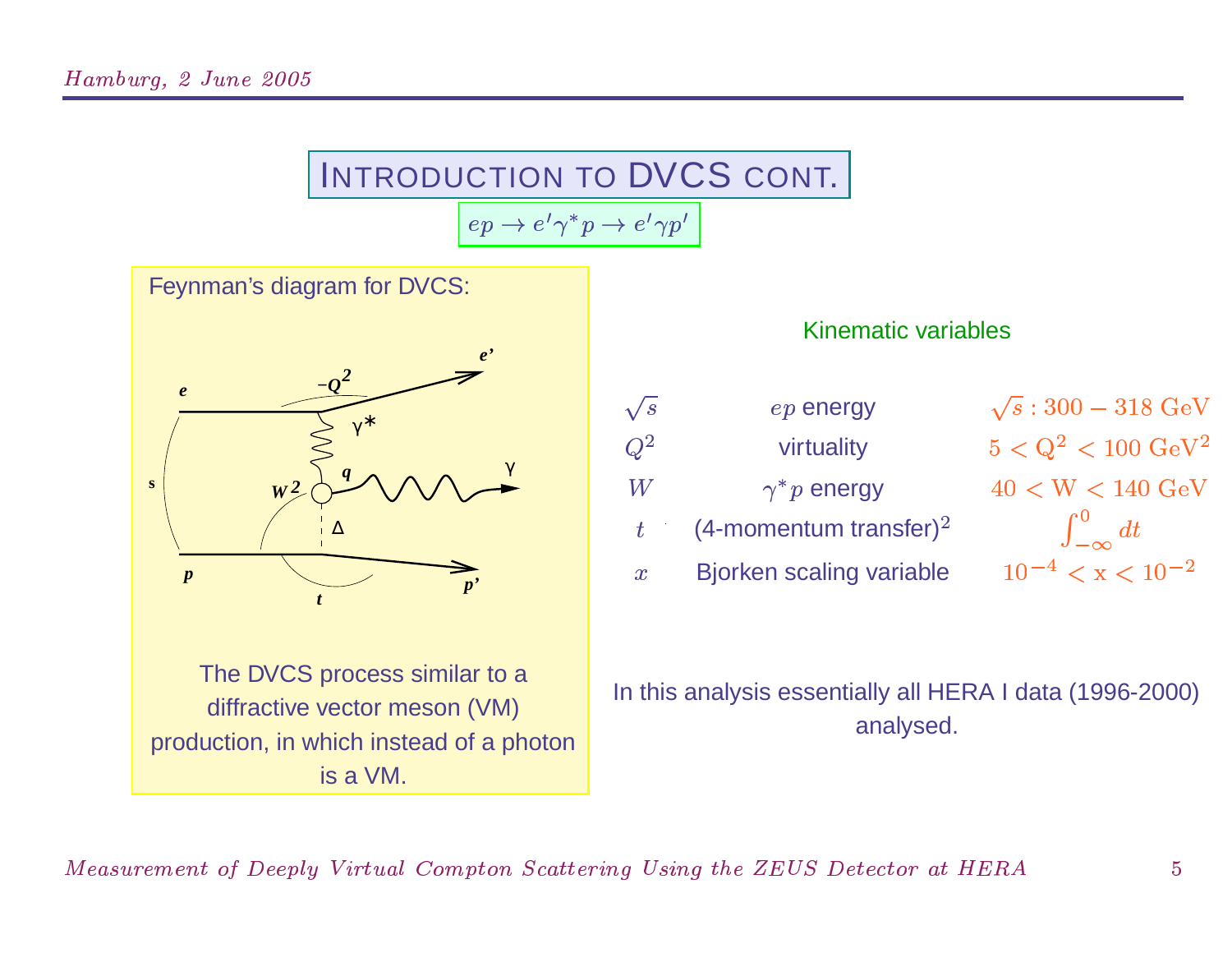## DVCS EVENT IN THE ZEUS DETECTOR



Only an electron and a photon observed in the detector.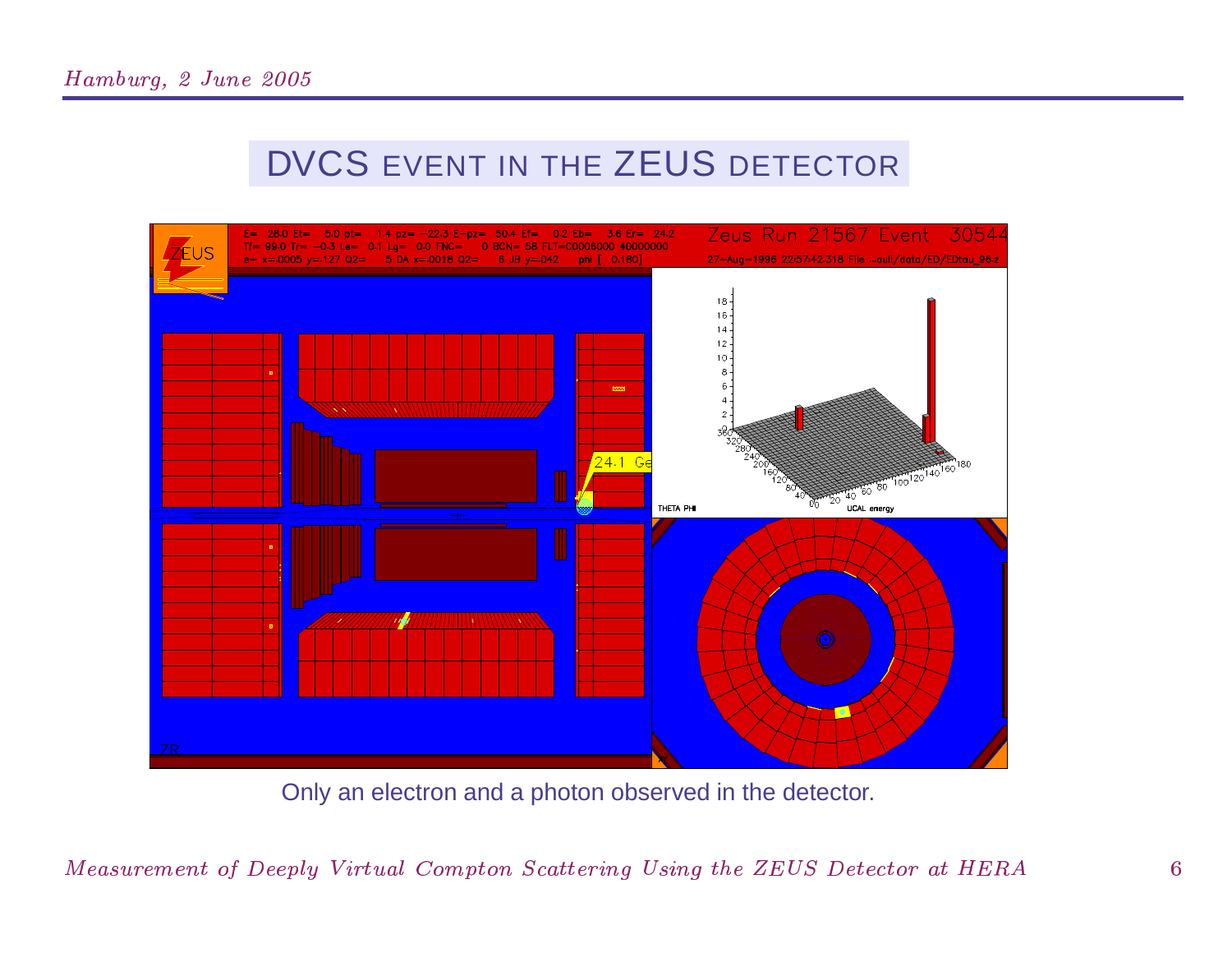## RESULTS: POSITRONS VS. ELECTRONS IN



First measurement of  ${\sigma}$  for  $e^ (17\quad {\rm pb^{-1}})$  and so many statistics<br>for  $e^+p$  (95  ${\rm pb^{-1}}$ ).<br>Measurement insensitive to the interferfor  $e^+p$  (95  ${\rm pb^{-1}}$ 

 ). Measurement insensitive to the interference term.

Parameterisation of the form  ${\sigma}\sim W^{\delta}$ 

$$
e^+p : \delta = 0.75 \pm 0.15 \text{(stat.)} ^{+0.08}_{-0.06} \text{(syst.)}
$$

 $e^- p$  :  $\delta = 0.45 \pm 0.36 \text{(stat.)} ^{+0.08}_{-0.07}$ syst.)

Rapid rise of  $\sigma$  with  $W \Rightarrow$  hard nature of the process.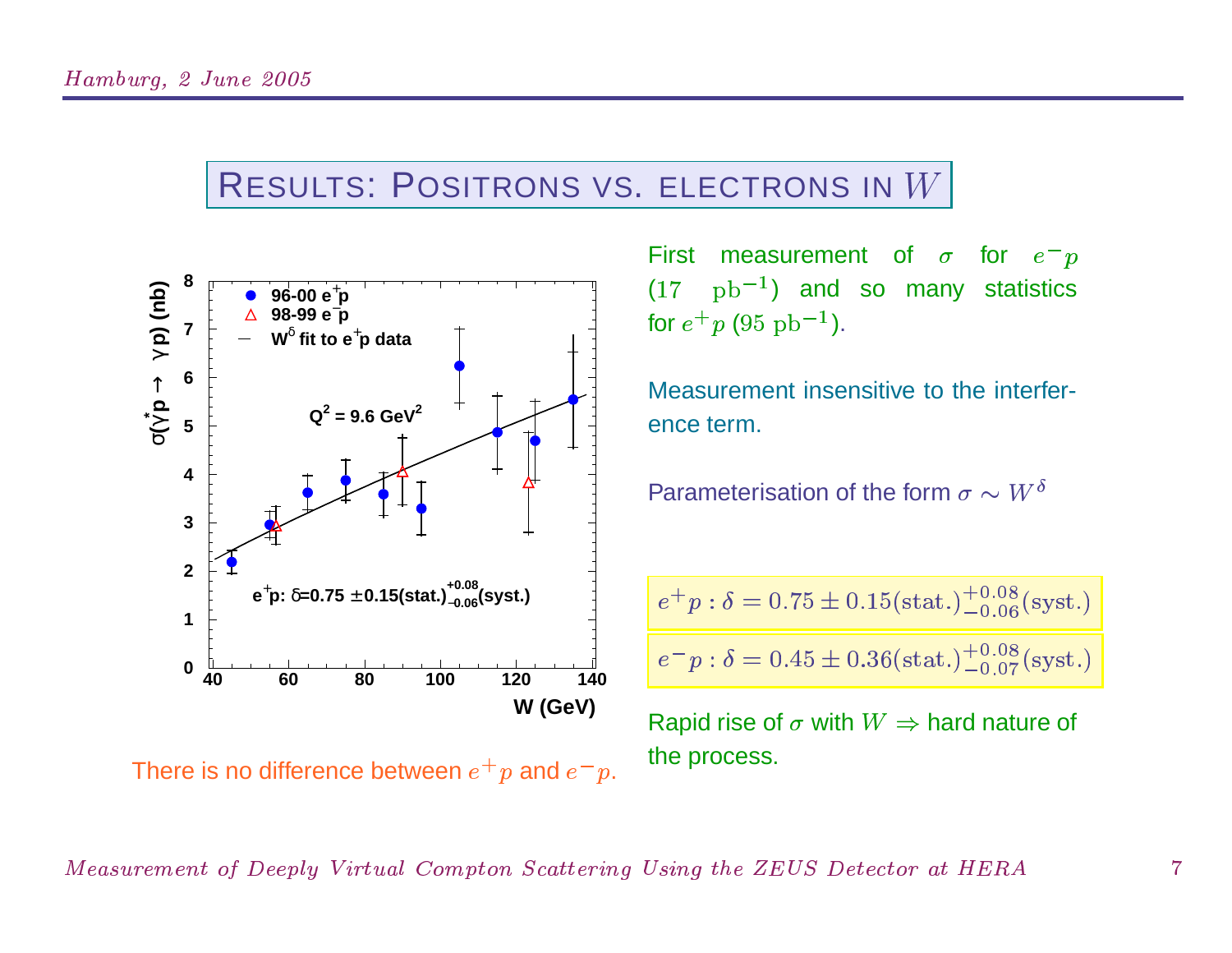# RESULTS: POSITRONS VS. ELECTRONS IN  $Q^2$



 $\alpha$  and  $\alpha$  and  $\alpha$  is the set of  $\alpha$  in  $\alpha$  in  $\alpha$  in  $\alpha$  in  $\alpha$  in  $\alpha$  in  $\alpha$  in  $\alpha$  in  $\alpha$  in  $\alpha$  in  $\alpha$  in  $\alpha$  in  $\alpha$  in  $\alpha$  in  $\alpha$  in  $\alpha$  in  $\alpha$  in  $\alpha$  in  $\alpha$  in  $\alpha$  in  $\alpha$  in  $\alpha$  in  $\alpha$  in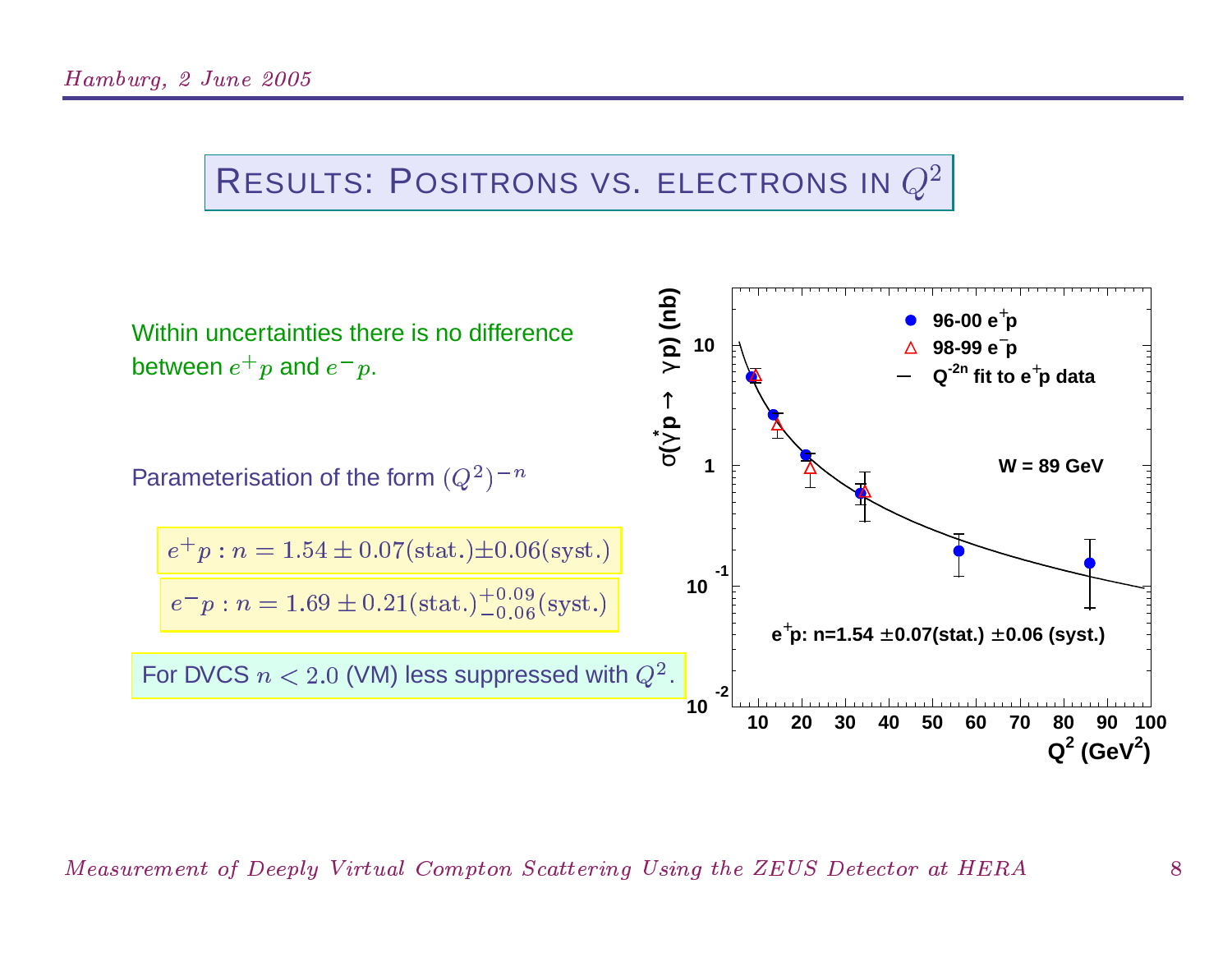## COMPARISON WITH COLOUR DIPOLE MODEL



Three models tested DD: soft and hard pomeron exchange FKS:  $\sigma_D$  depends on  $(W, R)$ , does not depend on  $Q^2$  $\sigma_D$  depends on  $W, R$  and  $Q^2$ **MFGS:** 

Direct measurement of  $b$  is needed!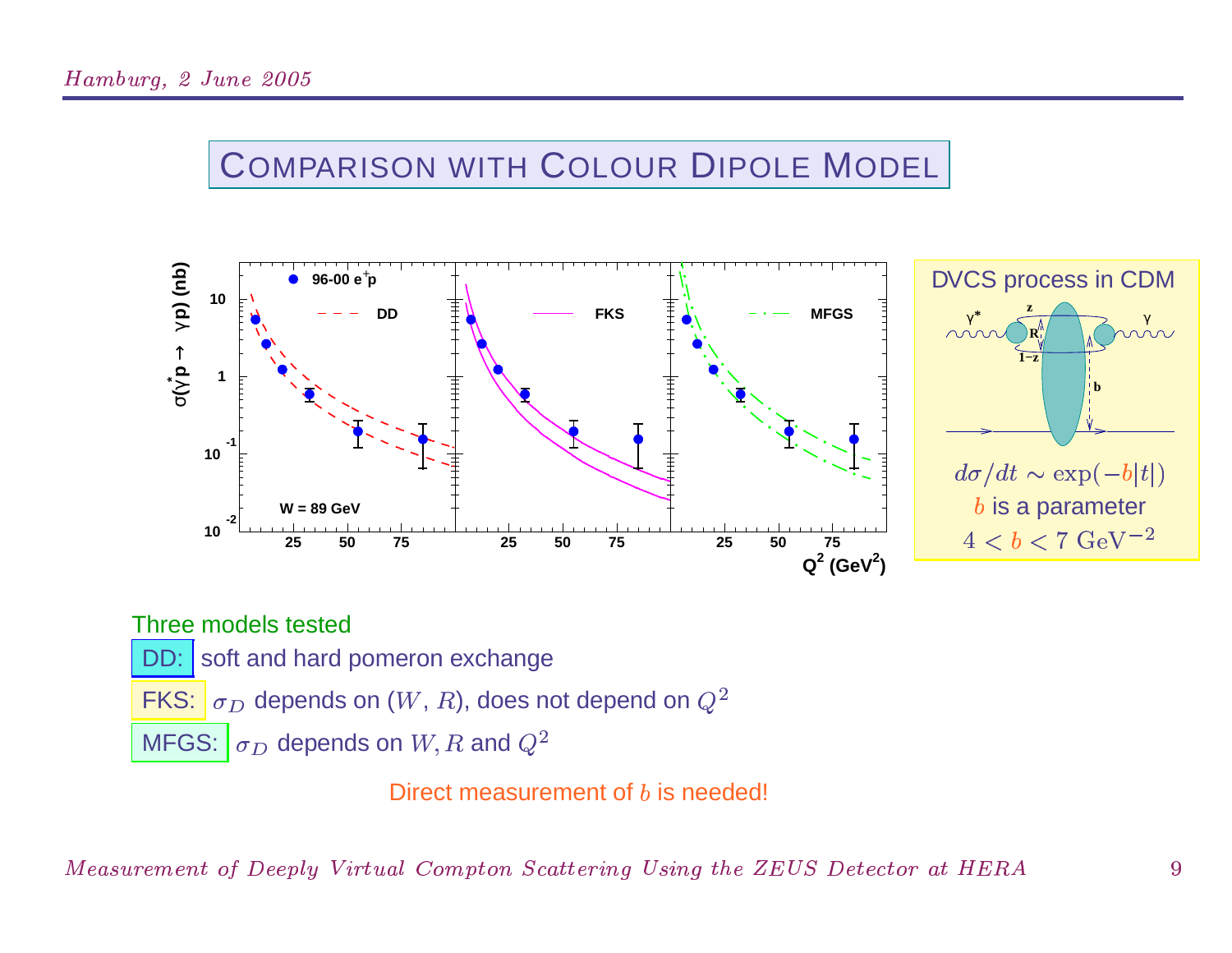### COMPARISON WITH CALCULATIONS BASED ON PQCD WITH GPD

 $\star$  Several theoretical approaches tested.

Different parton distribution functions investigated (CTEQ, MRST) and order of calculations (L-LO, M-NLO).

> $d\sigma/dt = \exp(-b|t|)$ b unknown, in particular  $b(Q^2)$

**Results** 

 $\star$  The best description for MRSTM

 $\star b = b(Q^2) = 8 \cdot (1 - 0.15 \cdot ln \frac{Q^2}{2})$ 

Conclusion  $\star$  Direct measurement of  $b(Q^2)$  is desired!